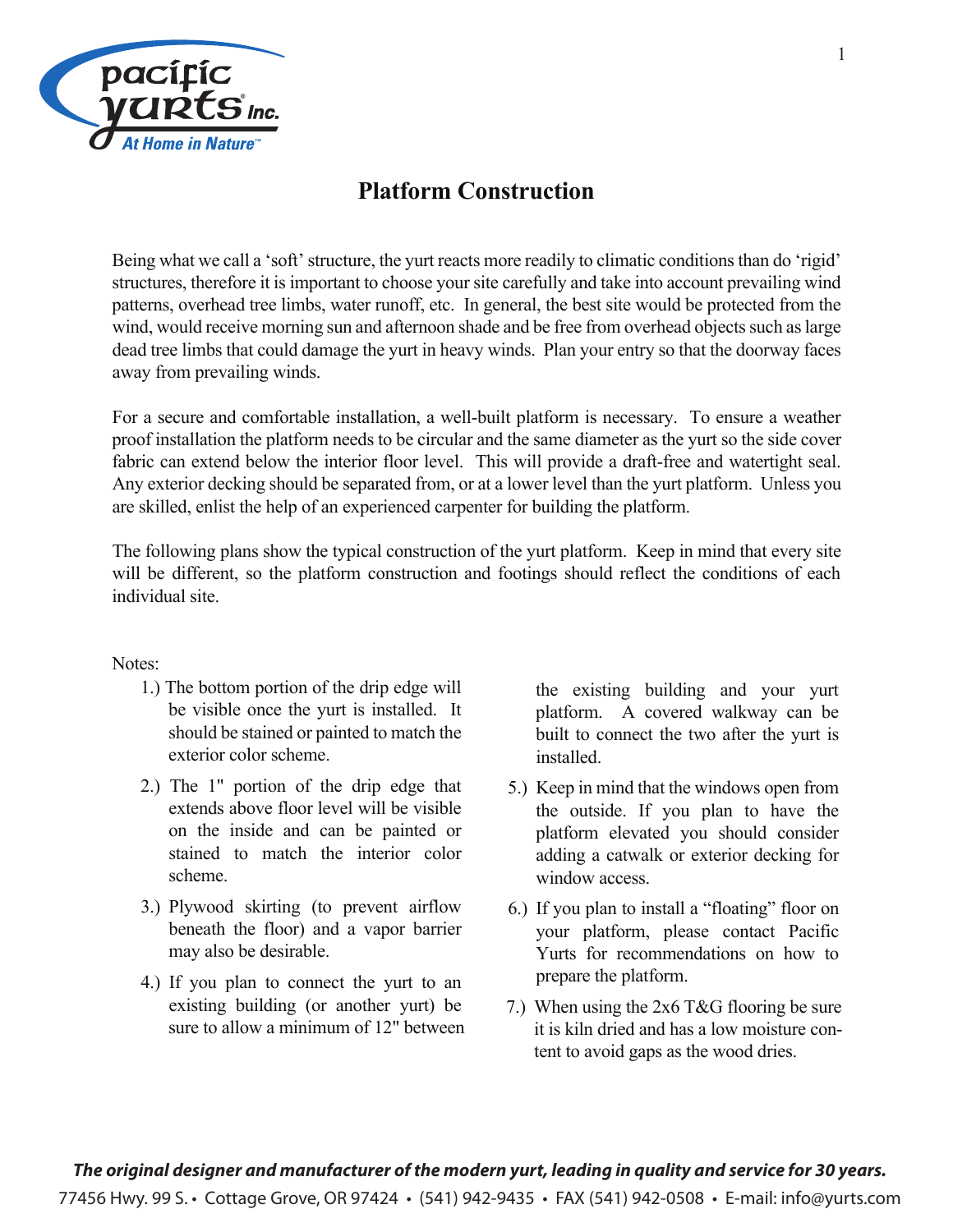

## Platform Construction Overview



- 
- 6.) Cut flooring into circle with diameter matching that of the yurt.
- 7.) Staple 2" wide strips of tar paper onto edge of cut flooring (or use caulking) to provide a seal between flooring and drip edge.
- 8.) Cut  $\frac{3}{8}$ " exterior plywood (OSB is best for small yurts) into strips of desired width (at least 8") and fasten around perimeter of flooring so that 1" protrudes above floor level. This is the plywood drip edge.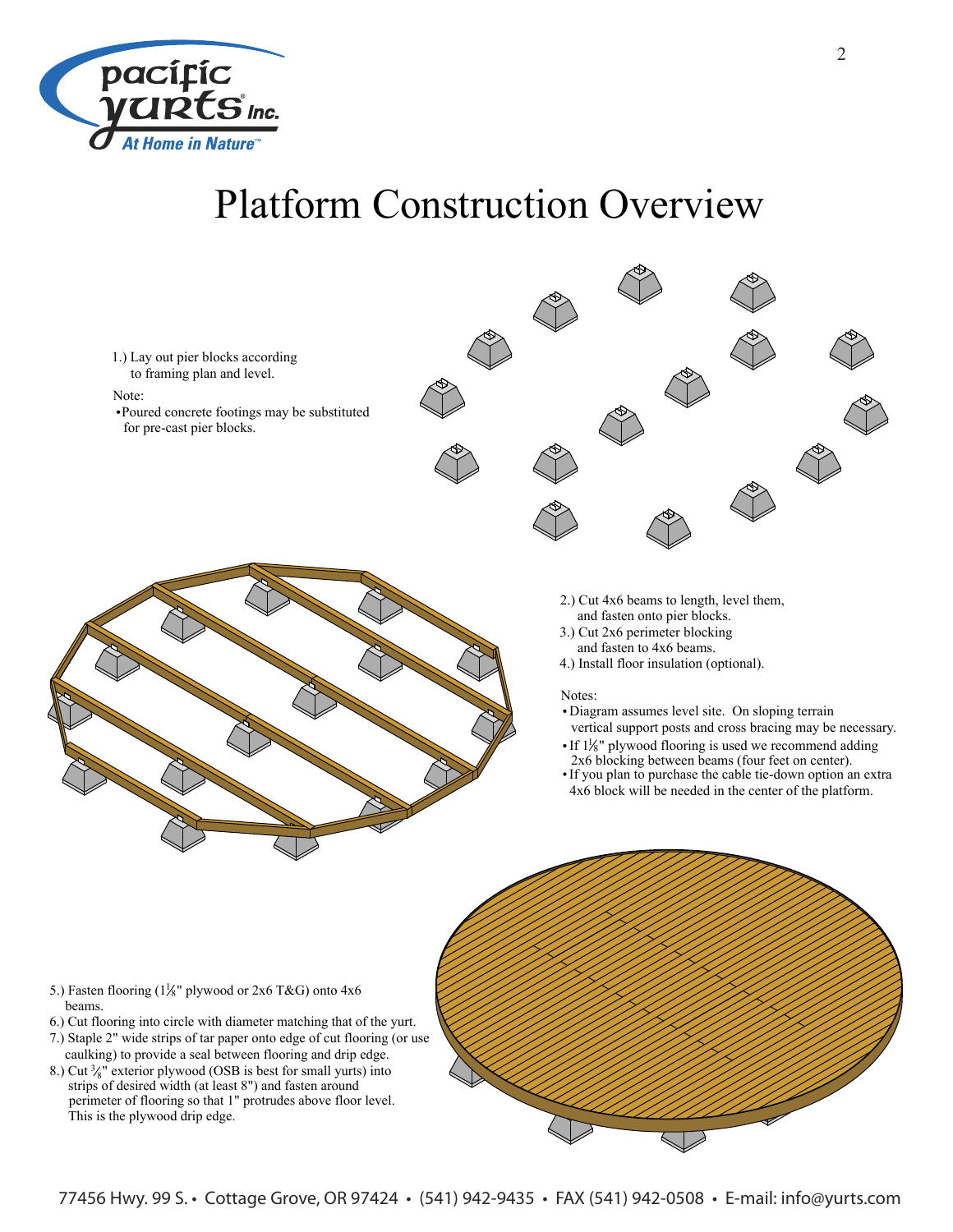

# Typical 20' Platform Framing Plan

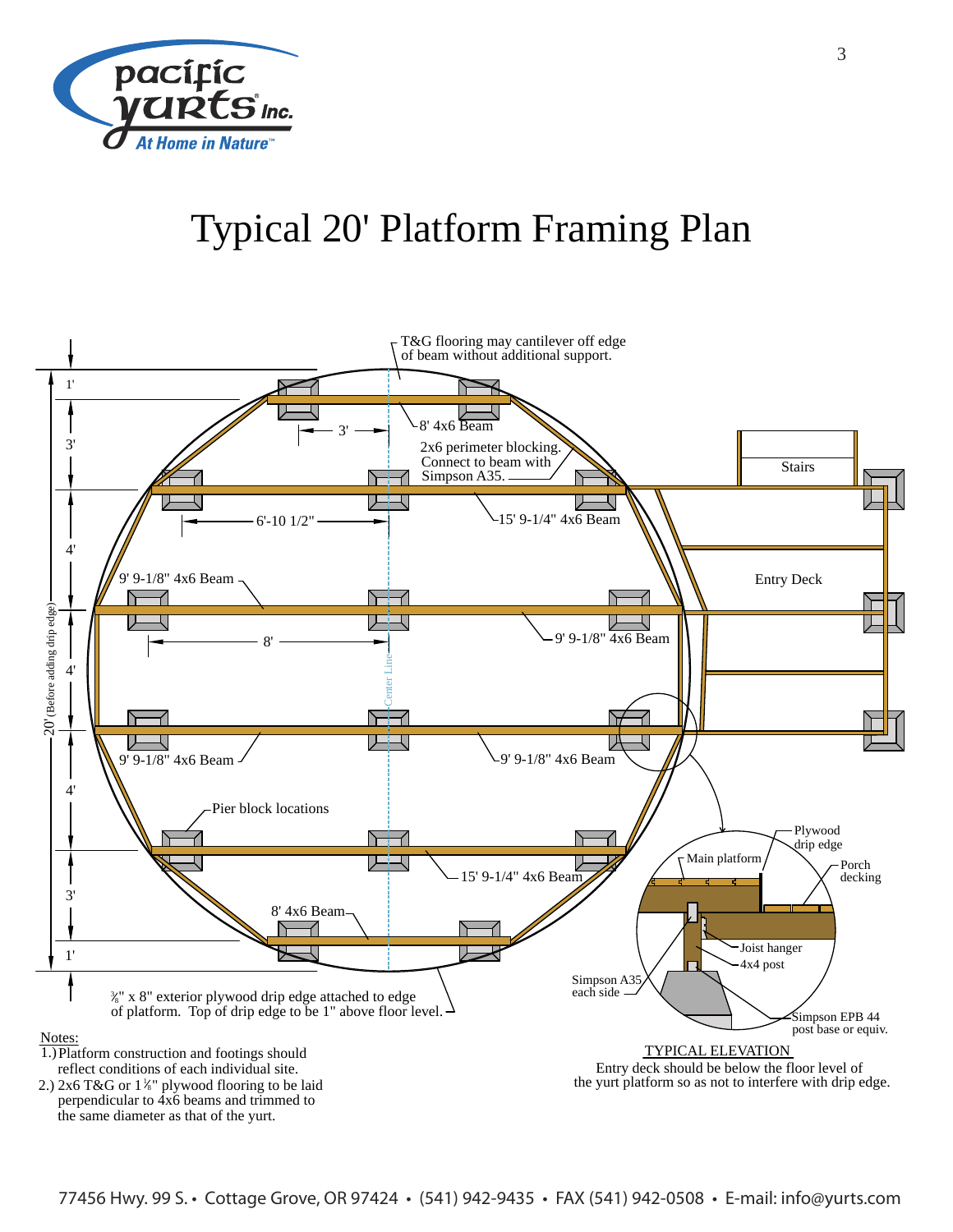



Note: Platform and footings should be designed according to the conditions of each individual site and local building requirements.

#### **Typical Platform Elevation**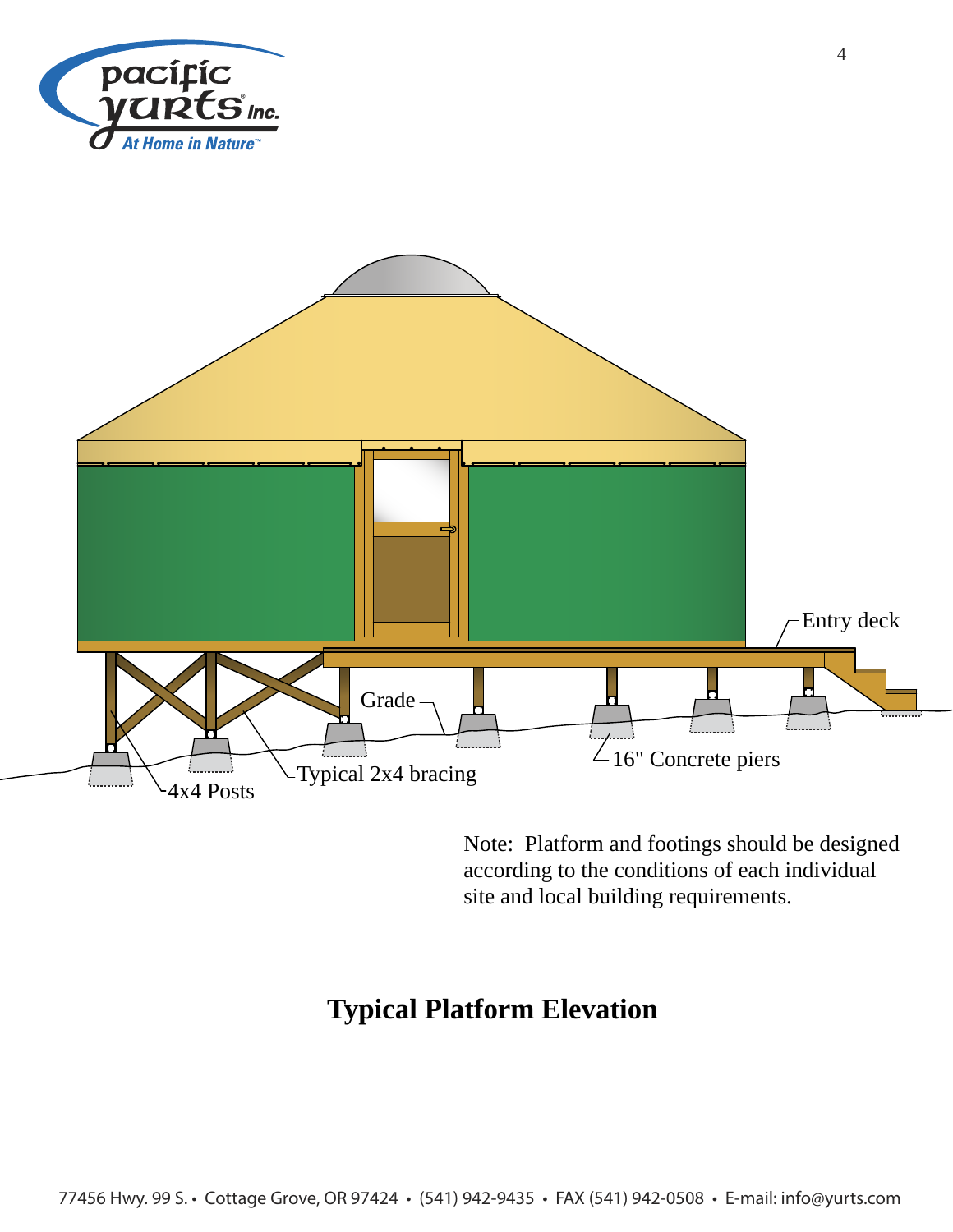

## 2x6 T&G Layout - 20' Yurt

Often 2x6 T&G is used for open beam ceilings and may have a V-groove which should face down so as not to catch debris and make floor sweeping difficult.



77456 Hwy. 99 S. • Cottage Grove, OR 97424 • (541) 942-9435 • FAX (541) 942-0508 • E-mail: info@yurts.com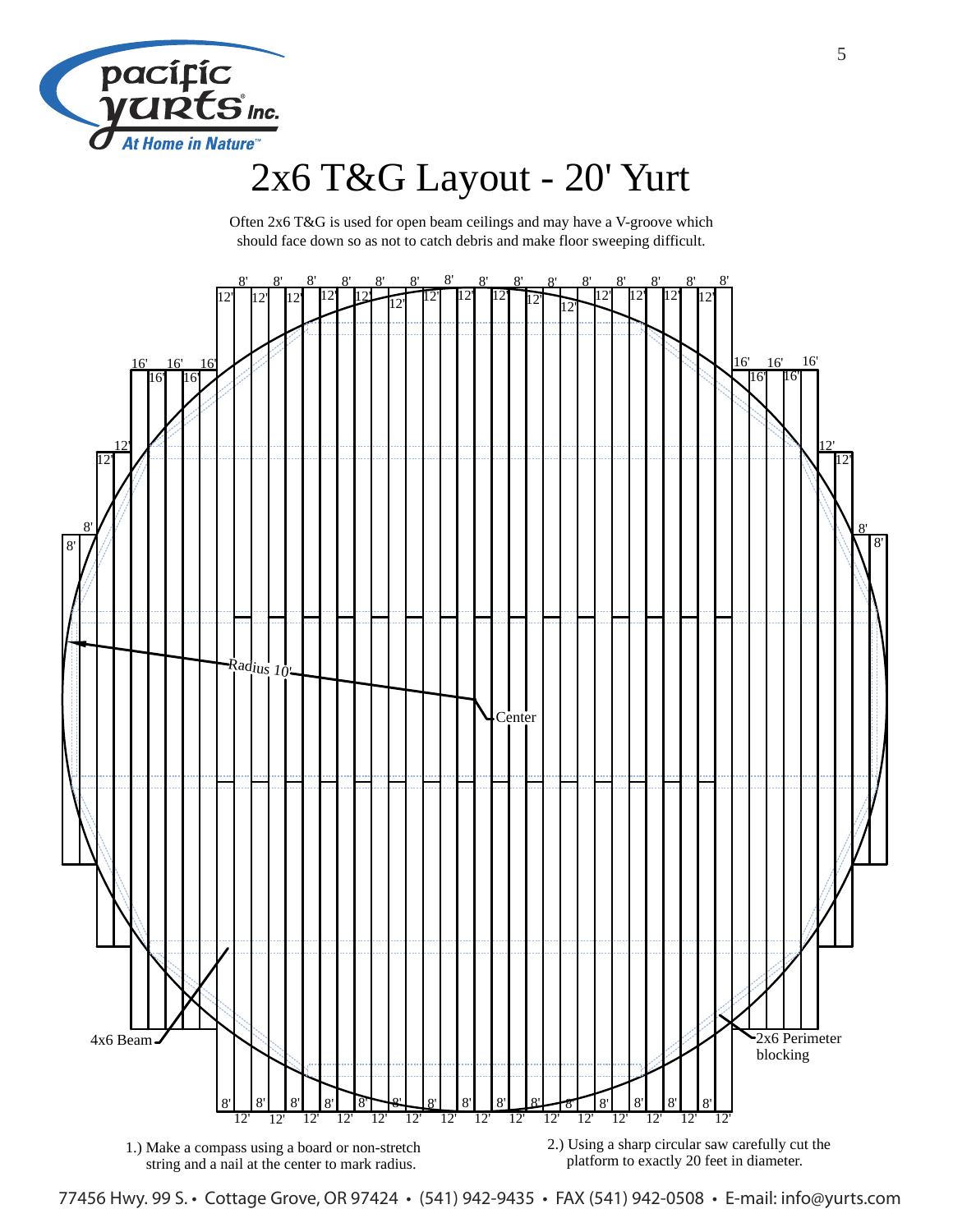

### Plywood Layout - 20' Yurt

Note: Due to the tongue and groove on 1-1/8" plywood you may need to laminate a small piece of scrap to one edge in order to achieve the full diameter.



1.) Make a compass using a board or non-stretch string and a nail at the center to mark radius.

2.) Using a sharp circular saw carefully cut the platform to exactly 20 feet in diameter.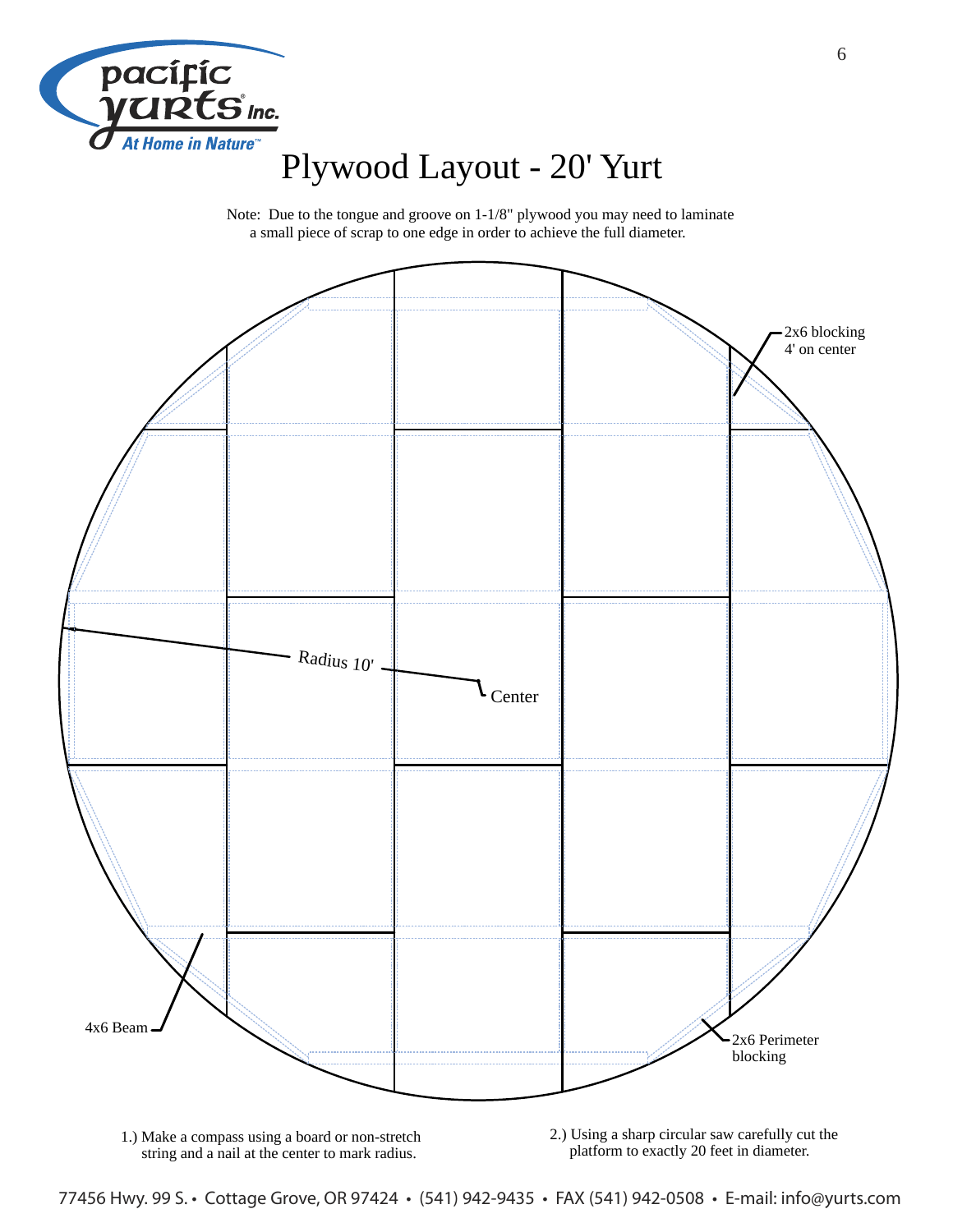



Plan View